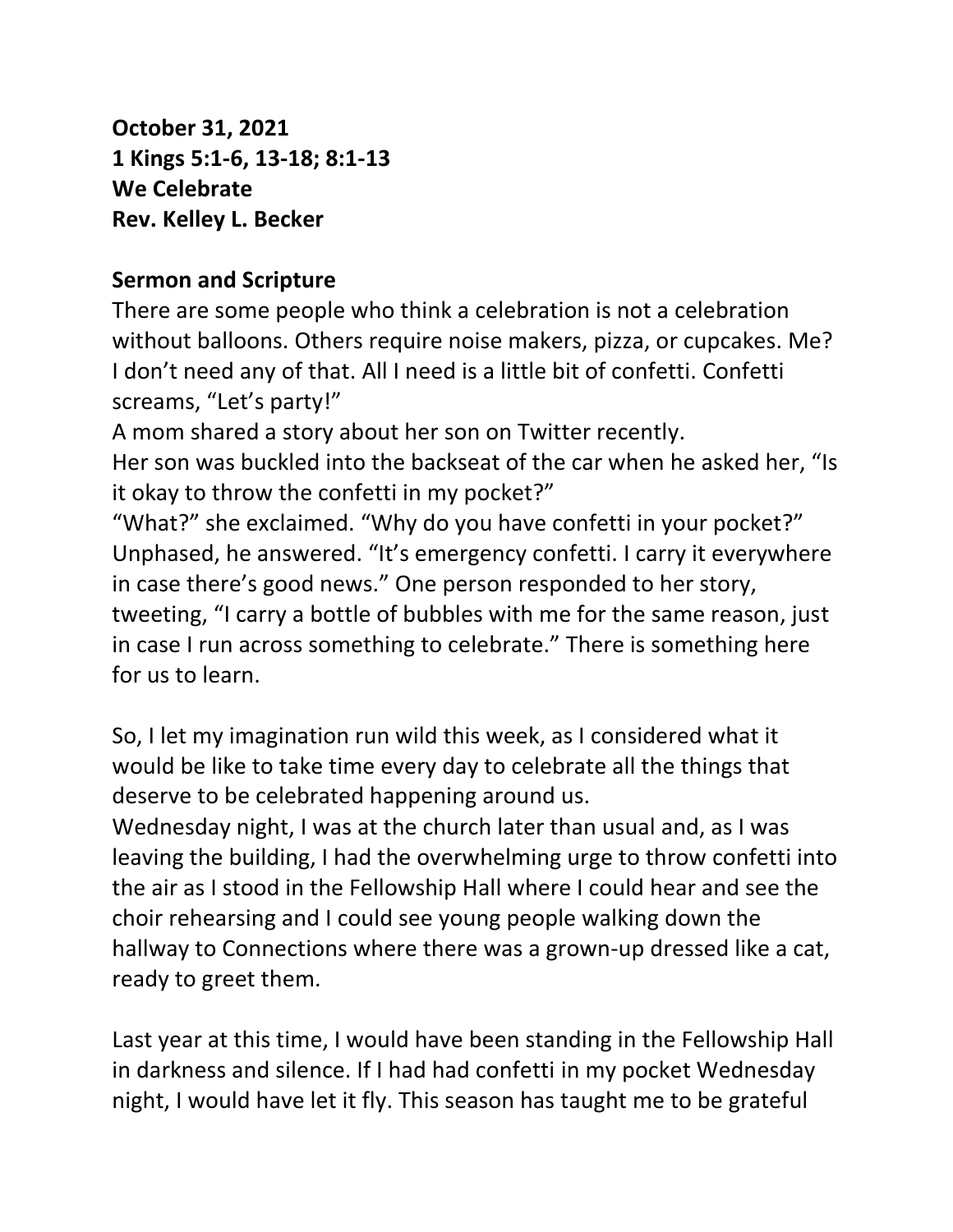for the gift of being church together, for the singers and silliness, the ones praying and the ones playing, your love and your light. There is a lot to celebrate!

Today's text is a story of celebration. And, like a lot of celebrations, it was a long road to get there, some of it wasn't pretty, in fact, it was quite messy. Last week, we read about David's call to be the next king of Israel. The Narrative Lectionary preaching schedule skips over all of David's reign and into his son, Solomon's reign. Although Solomon did not come to office by divine intervention, God clearly approved of Solomon.

God visited Solomon in a dream and asked him what he wanted. God was pleased that Solomon responded by asking for wisdom to lead the nation. In fact, God was so pleased that, not only did Solomon receive wisdom, but he also was promised and received incredible wealth. I don't love that story because it presents God in sort of a genie-esque roll that I find icky, but the point is, Solomon began his reign with the right idea.

Anyway, back when David was king, he wanted to build a temple for God, but he was told by God that he would not build it, his son would. So, having inherited a relatively peaceful kingdom, Solomon had time on his hands which he dedicated to having the temple built. The temple would hold deep meaning for the Israelite community. It was built on Mount Moriah where the story of Abraham and Isaac took place. You will remember, in the story, had it not been for God's intervention, Abraham would have sacrificed his son Isaac. This was land that, according to the story, David purchased to make a sacrifice to avert the death angel, which had caused a plague killing 70,000 people. The point is, the temple was built on land where, despite dire circumstances with death on the horizon, life prevailed.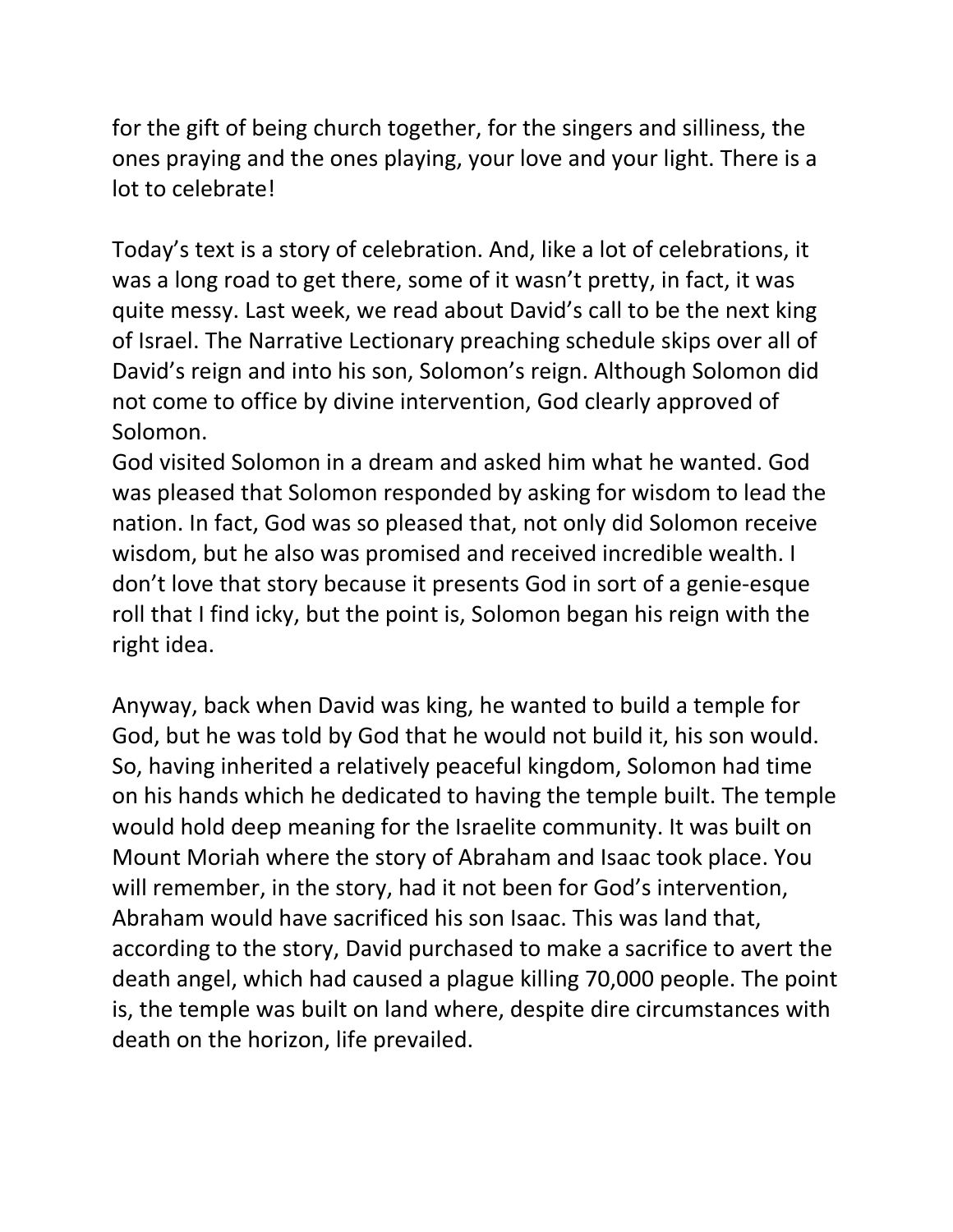King Solomon partnered with King Hirem of Tyre for the wood needed for the temple. He also forced Israelites to work on the temple (that's a sermon for another day) and presto! The temple was finished. To be fair, there wasn't really a "presto." It took 7 years to build. Like much of today's construction, temple walls and objects were created elsewhere and brought to the building site where they were assembled and installed.Gold was everywhere, inside and out. Artistic and architectural merit made the temple something to behold. Unlike other temples to other deities, there were no idols anywhere in this temple. Instead of images of gods, there were decorations of palm trees, flowers, and cherubim, reminders of God's creation.<sup>1</sup> And that is where we pick up the story today. This is 1 Kings 8:1-13:

8 Then Solomon assembled the elders of Israel and all the heads of the tribes, the leaders of the ancestral houses of the Israelites, before King Solomon in Jerusalem, to bring up the ark of the covenant of the Lord out of the city of David, which is Zion. <sup>2</sup> All the people of Israel assembled to King Solomon at the festival in the month Ethanim (**Eh** tha nim), which is the seventh month.  $3$  And all the elders of Israel came, and the priests carried the ark. <sup>4</sup> So they brought up the ark of the Lord, the tent of meeting, and all the holy vessels that were in the tent; the priests and the Levites brought them up. <sup>5</sup> King Solomon and all the congregation of Israel, who had assembled before him, were with him before the ark, sacrificing so many sheep and oxen that they could not be counted or numbered. <sup>6</sup> Then the priests brought the ark of the covenant of the Lord to its place, in the inner sanctuary of the house, in the most holy place, underneath the wings of the cherubim.  $<sup>7</sup>$  For the</sup> cherubim spread out their wings over the place of the ark, so that the cherubim made a covering above the ark and its poles. <sup>8</sup> The poles were

<sup>&</sup>lt;sup>1</sup> Kathleen Lusk Brooke and Zoe G. Quinn, "Building the World: Solomon's Temple," <https://blogs.umb.edu/buildingtheworld/iconic-monuments/solomons-temple-israel/> (accessed October 28, 2021).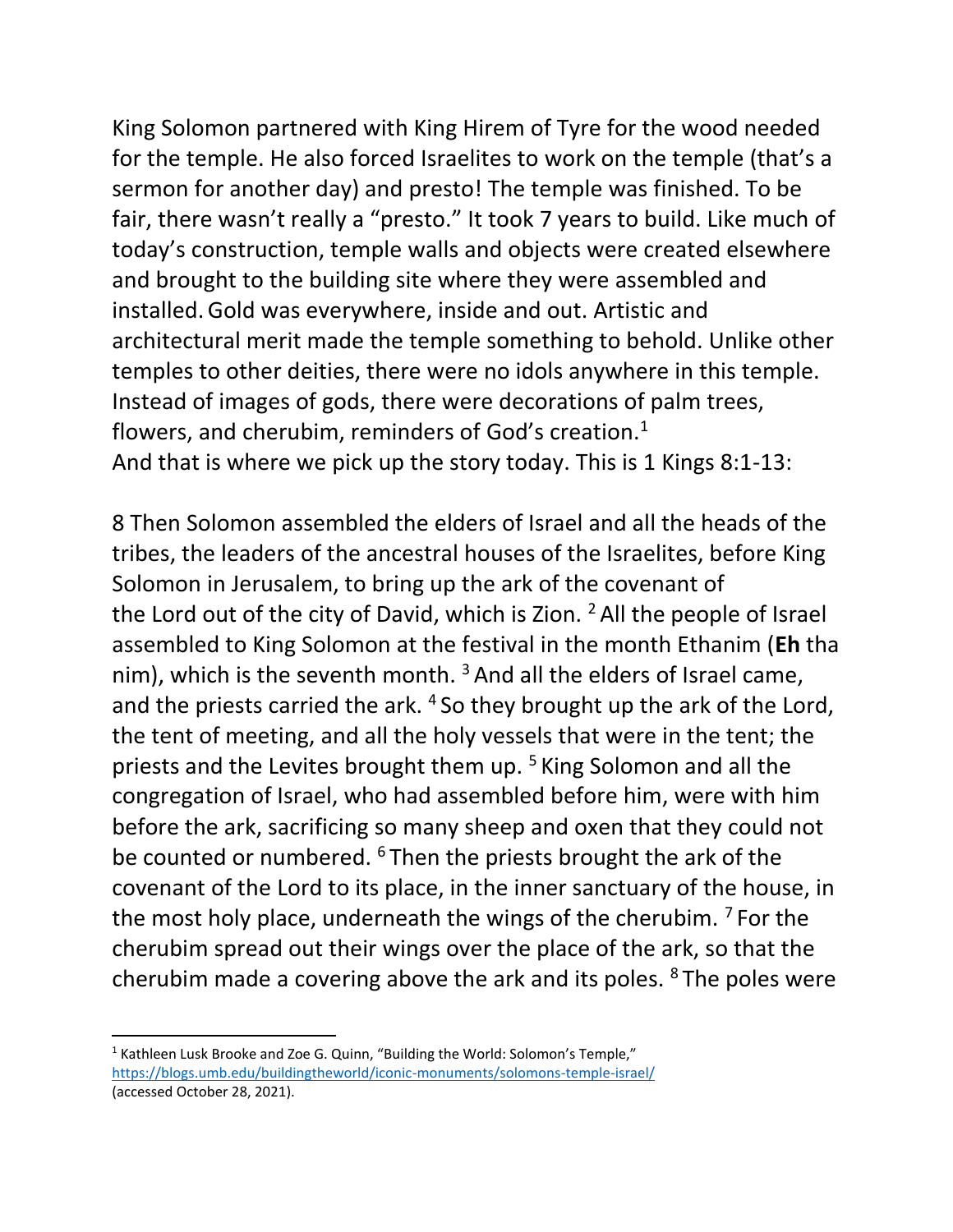so long that the ends of the poles were seen from the holy place in front of the inner sanctuary; but they could not be seen from outside; they are there to this day.  $9$  There was nothing in the ark except the two tablets of stone that Moses had placed there at Horeb, where the Lord made a covenant with the Israelites, when they came out of the land of Egypt.  $10$  And when the priests came out of the holy place, a cloud filled the house of the Lord,  $11$  so that the priests could not stand to minister because of the cloud; for the glory of the Lord filled the house of the Lord.

<sup>12</sup> Then Solomon said.

"The Lord has said that he would dwell in thick darkness.

 $13$  I have built you an exalted house,

a place for you to dwell in forever."

The rest of chapter 8 is a description of the magnificent celebration that lasted for days. There was music, instruments and singing, people were everywhere, and there were so many animals to be sacrificed that extra holding space was required. In this chapter, King Solomon prayed one of the most beautiful prayers in the Bible, and in it, the King acknowledges that God cannot be contained, not on earth or the heavens, and certainly not in a temple. God will be God, everywhere, all the time.

While this kind of celebration is a bit out of our area of familiarity, this story reminds us that God's people are called to celebration and worship. God likes a party! And God's love is worthy of a party! Sometimes celebration is hard for us as an outwardly focused church, though, because we live in a world in which many of our neighbors seem to have nothing to celebrate. They are hungry, unsheltered, addicted, in danger, and filled with despair. And if we are honest, some of us are too. We are grieving, some of us are still self-isolating due to COVID. We are sad, deeply sad. We are angry at a world in which white